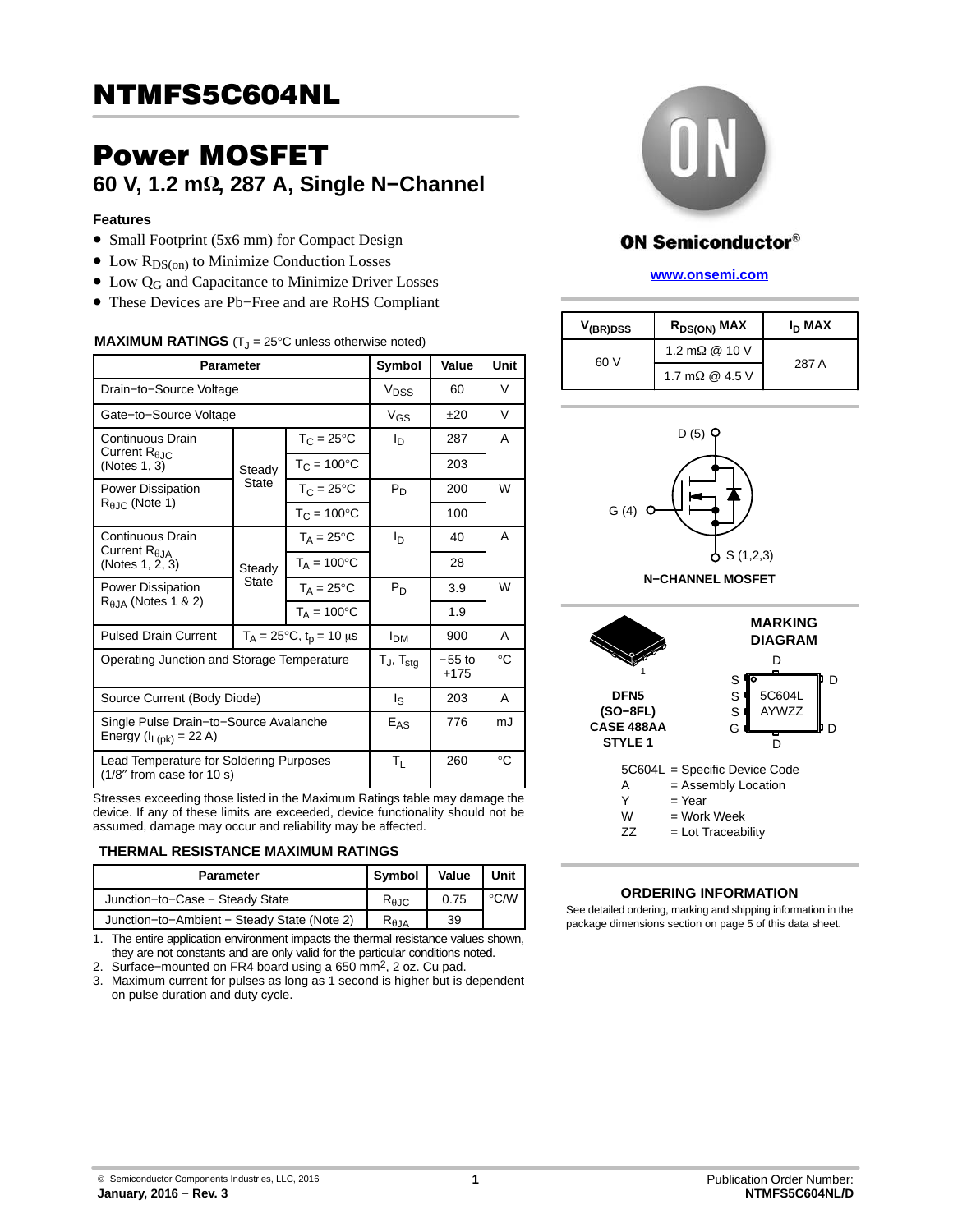#### **ELECTRICAL CHARACTERISTICS** (T<sub>J</sub> = 25°C unless otherwise specified)

| OFF CHARACTERISTICS<br>V<br>Drain-to-Source Breakdown Voltage<br>$V_{GS} = 0$ V, $I_D = 250 \mu A$<br>$V_{(BR)DSS}$<br>60<br>Drain-to-Source Breakdown Voltage<br>22.9<br>$V_{(BR)DSS}$<br>mV/°C<br><b>Temperature Coefficient</b><br>T.ı<br>$V_{GS} = 0 V$ ,<br>$T_J = 25^{\circ}C$<br>Zero Gate Voltage Drain Current<br>10<br><b>I</b> <sub>DSS</sub><br>$V_{DS} = 60 V$<br>μA<br>$T_J = 125$ °C<br>250<br>$V_{DS} = 0$ V, $V_{GS} = 20$ V<br>Gate-to-Source Leakage Current<br>100<br>nA<br>l <sub>GSS</sub><br><b>ON CHARACTERISTICS (Note 4)</b><br>$V_{GS} = V_{DS}$ , $I_D = 250 \mu A$<br>V<br>Gate Threshold Voltage<br>1.2<br>$V_{GS(TH)}$<br>2.0<br>mV/°C<br><b>Threshold Temperature Coefficient</b><br>$-5.9$<br>$V_{GS(TH)}/T_J$<br>$V_{GS}$ = 10 V<br>Drain-to-Source On Resistance<br>$I_D = 50 A$<br>0.93<br>1.2<br>$R_{DS(on)}$<br>$m\Omega$<br>$V_{GS} = 4.5 V$<br>1.7<br>$I_D = 50 A$<br>1.25<br>S<br><b>Forward Transconductance</b><br>$V_{DS}$ = 15 V, $I_D$ = 50 A<br>180<br><b>g<sub>FS</sub></b><br><b>CHARGES, CAPACITANCES &amp; GATE RESISTANCE</b><br>Input Capacitance<br>8900<br>C <sub>ISS</sub><br>3750<br><b>Output Capacitance</b><br>C <sub>OSS</sub><br>$V_{GS} = 0$ V, f = 1 MHz, $V_{DS} = 25$ V<br>pF<br>Reverse Transfer Capacitance<br>C <sub>RSS</sub><br>40<br>$V_{GS}$ = 4.5 V, $V_{DS}$ = 30 V; $I_D$ = 50 A<br><b>Total Gate Charge</b><br>52<br>Q <sub>G(TOT)</sub><br>$V_{GS}$ = 10 V, $V_{DS}$ = 30 V; $I_D$ = 50 A<br><b>Total Gate Charge</b><br>120<br>Q <sub>G(TOT)</sub><br><b>Threshold Gate Charge</b><br>6.4<br>$Q_{G(TH)}$<br>nС<br>Gate-to-Source Charge<br>21.4<br>$Q_{GS}$<br>$V_{GS}$ = 4.5 V, $V_{DS}$ = 30 V; $I_D$ = 50 A<br>12.7<br>Gate-to-Drain Charge<br>$Q_{GD}$<br>V<br>2.8<br>Plateau Voltage<br>$V_{GP}$<br><b>SWITCHING CHARACTERISTICS (Note 5)</b><br>Turn-On Delay Time<br>21.8<br>$t_{d(ON)}$<br><b>Rise Time</b><br>79.1<br>t,<br>$V_{GS}$ = 4.5 V, $V_{DS}$ = 30 V,<br>$I_D$ = 50 A, R <sub>G</sub> = 2.5 $\Omega$<br>ns<br>Turn-Off Delay Time<br>57.8<br>$t_{d(OFF)}$<br>Fall Time<br>81.3<br>$t_{\rm f}$<br><b>DRAIN-SOURCE DIODE CHARACTERISTICS</b><br>Forward Diode Voltage<br>$T_J = 25^{\circ}C$<br>1.2<br>$V_{SD}$<br>0.78<br>$V_{GS} = 0 V$ ,<br>V<br>$I_S = 50 A$<br>$T_J = 125$ °C<br>0.64<br>Reverse Recovery Time<br>98<br>$t_{RR}$<br>Charge Time<br>45<br>$t_{a}$<br>ns<br>$V_{GS} = 0$ V, dlS/dt = 100 A/µs,<br>$I_S = 50 A$<br>Discharge Time<br>53<br>$t_{b}$<br>Reverse Recovery Charge<br>nC<br>$Q_{RR}$<br>190 | <b>Parameter</b> | Symbol | <b>Test Condition</b> |  | Min | Typ | Max | Unit |
|-------------------------------------------------------------------------------------------------------------------------------------------------------------------------------------------------------------------------------------------------------------------------------------------------------------------------------------------------------------------------------------------------------------------------------------------------------------------------------------------------------------------------------------------------------------------------------------------------------------------------------------------------------------------------------------------------------------------------------------------------------------------------------------------------------------------------------------------------------------------------------------------------------------------------------------------------------------------------------------------------------------------------------------------------------------------------------------------------------------------------------------------------------------------------------------------------------------------------------------------------------------------------------------------------------------------------------------------------------------------------------------------------------------------------------------------------------------------------------------------------------------------------------------------------------------------------------------------------------------------------------------------------------------------------------------------------------------------------------------------------------------------------------------------------------------------------------------------------------------------------------------------------------------------------------------------------------------------------------------------------------------------------------------------------------------------------------------------------------------------------------------------------------------------------------------------------------------------------------------------------------------------------------------------------------------------------------------------------------------------------------------------------------------------------------------------------------------------------------------------------------------------------|------------------|--------|-----------------------|--|-----|-----|-----|------|
|                                                                                                                                                                                                                                                                                                                                                                                                                                                                                                                                                                                                                                                                                                                                                                                                                                                                                                                                                                                                                                                                                                                                                                                                                                                                                                                                                                                                                                                                                                                                                                                                                                                                                                                                                                                                                                                                                                                                                                                                                                                                                                                                                                                                                                                                                                                                                                                                                                                                                                                         |                  |        |                       |  |     |     |     |      |
|                                                                                                                                                                                                                                                                                                                                                                                                                                                                                                                                                                                                                                                                                                                                                                                                                                                                                                                                                                                                                                                                                                                                                                                                                                                                                                                                                                                                                                                                                                                                                                                                                                                                                                                                                                                                                                                                                                                                                                                                                                                                                                                                                                                                                                                                                                                                                                                                                                                                                                                         |                  |        |                       |  |     |     |     |      |
|                                                                                                                                                                                                                                                                                                                                                                                                                                                                                                                                                                                                                                                                                                                                                                                                                                                                                                                                                                                                                                                                                                                                                                                                                                                                                                                                                                                                                                                                                                                                                                                                                                                                                                                                                                                                                                                                                                                                                                                                                                                                                                                                                                                                                                                                                                                                                                                                                                                                                                                         |                  |        |                       |  |     |     |     |      |
|                                                                                                                                                                                                                                                                                                                                                                                                                                                                                                                                                                                                                                                                                                                                                                                                                                                                                                                                                                                                                                                                                                                                                                                                                                                                                                                                                                                                                                                                                                                                                                                                                                                                                                                                                                                                                                                                                                                                                                                                                                                                                                                                                                                                                                                                                                                                                                                                                                                                                                                         |                  |        |                       |  |     |     |     |      |
|                                                                                                                                                                                                                                                                                                                                                                                                                                                                                                                                                                                                                                                                                                                                                                                                                                                                                                                                                                                                                                                                                                                                                                                                                                                                                                                                                                                                                                                                                                                                                                                                                                                                                                                                                                                                                                                                                                                                                                                                                                                                                                                                                                                                                                                                                                                                                                                                                                                                                                                         |                  |        |                       |  |     |     |     |      |
|                                                                                                                                                                                                                                                                                                                                                                                                                                                                                                                                                                                                                                                                                                                                                                                                                                                                                                                                                                                                                                                                                                                                                                                                                                                                                                                                                                                                                                                                                                                                                                                                                                                                                                                                                                                                                                                                                                                                                                                                                                                                                                                                                                                                                                                                                                                                                                                                                                                                                                                         |                  |        |                       |  |     |     |     |      |
|                                                                                                                                                                                                                                                                                                                                                                                                                                                                                                                                                                                                                                                                                                                                                                                                                                                                                                                                                                                                                                                                                                                                                                                                                                                                                                                                                                                                                                                                                                                                                                                                                                                                                                                                                                                                                                                                                                                                                                                                                                                                                                                                                                                                                                                                                                                                                                                                                                                                                                                         |                  |        |                       |  |     |     |     |      |
|                                                                                                                                                                                                                                                                                                                                                                                                                                                                                                                                                                                                                                                                                                                                                                                                                                                                                                                                                                                                                                                                                                                                                                                                                                                                                                                                                                                                                                                                                                                                                                                                                                                                                                                                                                                                                                                                                                                                                                                                                                                                                                                                                                                                                                                                                                                                                                                                                                                                                                                         |                  |        |                       |  |     |     |     |      |
|                                                                                                                                                                                                                                                                                                                                                                                                                                                                                                                                                                                                                                                                                                                                                                                                                                                                                                                                                                                                                                                                                                                                                                                                                                                                                                                                                                                                                                                                                                                                                                                                                                                                                                                                                                                                                                                                                                                                                                                                                                                                                                                                                                                                                                                                                                                                                                                                                                                                                                                         |                  |        |                       |  |     |     |     |      |
|                                                                                                                                                                                                                                                                                                                                                                                                                                                                                                                                                                                                                                                                                                                                                                                                                                                                                                                                                                                                                                                                                                                                                                                                                                                                                                                                                                                                                                                                                                                                                                                                                                                                                                                                                                                                                                                                                                                                                                                                                                                                                                                                                                                                                                                                                                                                                                                                                                                                                                                         |                  |        |                       |  |     |     |     |      |
|                                                                                                                                                                                                                                                                                                                                                                                                                                                                                                                                                                                                                                                                                                                                                                                                                                                                                                                                                                                                                                                                                                                                                                                                                                                                                                                                                                                                                                                                                                                                                                                                                                                                                                                                                                                                                                                                                                                                                                                                                                                                                                                                                                                                                                                                                                                                                                                                                                                                                                                         |                  |        |                       |  |     |     |     |      |
|                                                                                                                                                                                                                                                                                                                                                                                                                                                                                                                                                                                                                                                                                                                                                                                                                                                                                                                                                                                                                                                                                                                                                                                                                                                                                                                                                                                                                                                                                                                                                                                                                                                                                                                                                                                                                                                                                                                                                                                                                                                                                                                                                                                                                                                                                                                                                                                                                                                                                                                         |                  |        |                       |  |     |     |     |      |
|                                                                                                                                                                                                                                                                                                                                                                                                                                                                                                                                                                                                                                                                                                                                                                                                                                                                                                                                                                                                                                                                                                                                                                                                                                                                                                                                                                                                                                                                                                                                                                                                                                                                                                                                                                                                                                                                                                                                                                                                                                                                                                                                                                                                                                                                                                                                                                                                                                                                                                                         |                  |        |                       |  |     |     |     |      |
|                                                                                                                                                                                                                                                                                                                                                                                                                                                                                                                                                                                                                                                                                                                                                                                                                                                                                                                                                                                                                                                                                                                                                                                                                                                                                                                                                                                                                                                                                                                                                                                                                                                                                                                                                                                                                                                                                                                                                                                                                                                                                                                                                                                                                                                                                                                                                                                                                                                                                                                         |                  |        |                       |  |     |     |     |      |
|                                                                                                                                                                                                                                                                                                                                                                                                                                                                                                                                                                                                                                                                                                                                                                                                                                                                                                                                                                                                                                                                                                                                                                                                                                                                                                                                                                                                                                                                                                                                                                                                                                                                                                                                                                                                                                                                                                                                                                                                                                                                                                                                                                                                                                                                                                                                                                                                                                                                                                                         |                  |        |                       |  |     |     |     |      |
|                                                                                                                                                                                                                                                                                                                                                                                                                                                                                                                                                                                                                                                                                                                                                                                                                                                                                                                                                                                                                                                                                                                                                                                                                                                                                                                                                                                                                                                                                                                                                                                                                                                                                                                                                                                                                                                                                                                                                                                                                                                                                                                                                                                                                                                                                                                                                                                                                                                                                                                         |                  |        |                       |  |     |     |     |      |
|                                                                                                                                                                                                                                                                                                                                                                                                                                                                                                                                                                                                                                                                                                                                                                                                                                                                                                                                                                                                                                                                                                                                                                                                                                                                                                                                                                                                                                                                                                                                                                                                                                                                                                                                                                                                                                                                                                                                                                                                                                                                                                                                                                                                                                                                                                                                                                                                                                                                                                                         |                  |        |                       |  |     |     |     |      |
|                                                                                                                                                                                                                                                                                                                                                                                                                                                                                                                                                                                                                                                                                                                                                                                                                                                                                                                                                                                                                                                                                                                                                                                                                                                                                                                                                                                                                                                                                                                                                                                                                                                                                                                                                                                                                                                                                                                                                                                                                                                                                                                                                                                                                                                                                                                                                                                                                                                                                                                         |                  |        |                       |  |     |     |     |      |
|                                                                                                                                                                                                                                                                                                                                                                                                                                                                                                                                                                                                                                                                                                                                                                                                                                                                                                                                                                                                                                                                                                                                                                                                                                                                                                                                                                                                                                                                                                                                                                                                                                                                                                                                                                                                                                                                                                                                                                                                                                                                                                                                                                                                                                                                                                                                                                                                                                                                                                                         |                  |        |                       |  |     |     |     |      |
|                                                                                                                                                                                                                                                                                                                                                                                                                                                                                                                                                                                                                                                                                                                                                                                                                                                                                                                                                                                                                                                                                                                                                                                                                                                                                                                                                                                                                                                                                                                                                                                                                                                                                                                                                                                                                                                                                                                                                                                                                                                                                                                                                                                                                                                                                                                                                                                                                                                                                                                         |                  |        |                       |  |     |     |     |      |
|                                                                                                                                                                                                                                                                                                                                                                                                                                                                                                                                                                                                                                                                                                                                                                                                                                                                                                                                                                                                                                                                                                                                                                                                                                                                                                                                                                                                                                                                                                                                                                                                                                                                                                                                                                                                                                                                                                                                                                                                                                                                                                                                                                                                                                                                                                                                                                                                                                                                                                                         |                  |        |                       |  |     |     |     |      |
|                                                                                                                                                                                                                                                                                                                                                                                                                                                                                                                                                                                                                                                                                                                                                                                                                                                                                                                                                                                                                                                                                                                                                                                                                                                                                                                                                                                                                                                                                                                                                                                                                                                                                                                                                                                                                                                                                                                                                                                                                                                                                                                                                                                                                                                                                                                                                                                                                                                                                                                         |                  |        |                       |  |     |     |     |      |
|                                                                                                                                                                                                                                                                                                                                                                                                                                                                                                                                                                                                                                                                                                                                                                                                                                                                                                                                                                                                                                                                                                                                                                                                                                                                                                                                                                                                                                                                                                                                                                                                                                                                                                                                                                                                                                                                                                                                                                                                                                                                                                                                                                                                                                                                                                                                                                                                                                                                                                                         |                  |        |                       |  |     |     |     |      |
|                                                                                                                                                                                                                                                                                                                                                                                                                                                                                                                                                                                                                                                                                                                                                                                                                                                                                                                                                                                                                                                                                                                                                                                                                                                                                                                                                                                                                                                                                                                                                                                                                                                                                                                                                                                                                                                                                                                                                                                                                                                                                                                                                                                                                                                                                                                                                                                                                                                                                                                         |                  |        |                       |  |     |     |     |      |
|                                                                                                                                                                                                                                                                                                                                                                                                                                                                                                                                                                                                                                                                                                                                                                                                                                                                                                                                                                                                                                                                                                                                                                                                                                                                                                                                                                                                                                                                                                                                                                                                                                                                                                                                                                                                                                                                                                                                                                                                                                                                                                                                                                                                                                                                                                                                                                                                                                                                                                                         |                  |        |                       |  |     |     |     |      |
|                                                                                                                                                                                                                                                                                                                                                                                                                                                                                                                                                                                                                                                                                                                                                                                                                                                                                                                                                                                                                                                                                                                                                                                                                                                                                                                                                                                                                                                                                                                                                                                                                                                                                                                                                                                                                                                                                                                                                                                                                                                                                                                                                                                                                                                                                                                                                                                                                                                                                                                         |                  |        |                       |  |     |     |     |      |
|                                                                                                                                                                                                                                                                                                                                                                                                                                                                                                                                                                                                                                                                                                                                                                                                                                                                                                                                                                                                                                                                                                                                                                                                                                                                                                                                                                                                                                                                                                                                                                                                                                                                                                                                                                                                                                                                                                                                                                                                                                                                                                                                                                                                                                                                                                                                                                                                                                                                                                                         |                  |        |                       |  |     |     |     |      |
|                                                                                                                                                                                                                                                                                                                                                                                                                                                                                                                                                                                                                                                                                                                                                                                                                                                                                                                                                                                                                                                                                                                                                                                                                                                                                                                                                                                                                                                                                                                                                                                                                                                                                                                                                                                                                                                                                                                                                                                                                                                                                                                                                                                                                                                                                                                                                                                                                                                                                                                         |                  |        |                       |  |     |     |     |      |
|                                                                                                                                                                                                                                                                                                                                                                                                                                                                                                                                                                                                                                                                                                                                                                                                                                                                                                                                                                                                                                                                                                                                                                                                                                                                                                                                                                                                                                                                                                                                                                                                                                                                                                                                                                                                                                                                                                                                                                                                                                                                                                                                                                                                                                                                                                                                                                                                                                                                                                                         |                  |        |                       |  |     |     |     |      |
|                                                                                                                                                                                                                                                                                                                                                                                                                                                                                                                                                                                                                                                                                                                                                                                                                                                                                                                                                                                                                                                                                                                                                                                                                                                                                                                                                                                                                                                                                                                                                                                                                                                                                                                                                                                                                                                                                                                                                                                                                                                                                                                                                                                                                                                                                                                                                                                                                                                                                                                         |                  |        |                       |  |     |     |     |      |
|                                                                                                                                                                                                                                                                                                                                                                                                                                                                                                                                                                                                                                                                                                                                                                                                                                                                                                                                                                                                                                                                                                                                                                                                                                                                                                                                                                                                                                                                                                                                                                                                                                                                                                                                                                                                                                                                                                                                                                                                                                                                                                                                                                                                                                                                                                                                                                                                                                                                                                                         |                  |        |                       |  |     |     |     |      |
|                                                                                                                                                                                                                                                                                                                                                                                                                                                                                                                                                                                                                                                                                                                                                                                                                                                                                                                                                                                                                                                                                                                                                                                                                                                                                                                                                                                                                                                                                                                                                                                                                                                                                                                                                                                                                                                                                                                                                                                                                                                                                                                                                                                                                                                                                                                                                                                                                                                                                                                         |                  |        |                       |  |     |     |     |      |
|                                                                                                                                                                                                                                                                                                                                                                                                                                                                                                                                                                                                                                                                                                                                                                                                                                                                                                                                                                                                                                                                                                                                                                                                                                                                                                                                                                                                                                                                                                                                                                                                                                                                                                                                                                                                                                                                                                                                                                                                                                                                                                                                                                                                                                                                                                                                                                                                                                                                                                                         |                  |        |                       |  |     |     |     |      |
|                                                                                                                                                                                                                                                                                                                                                                                                                                                                                                                                                                                                                                                                                                                                                                                                                                                                                                                                                                                                                                                                                                                                                                                                                                                                                                                                                                                                                                                                                                                                                                                                                                                                                                                                                                                                                                                                                                                                                                                                                                                                                                                                                                                                                                                                                                                                                                                                                                                                                                                         |                  |        |                       |  |     |     |     |      |

4. Pulse Test: pulse width  $\leq 300$   $\mu$ s, duty cycle  $\leq 2\%$ .

5. Switching characteristics are independent of operating junction temperatures.

Product parametric performance is indicated in the Electrical Characteristics for the listed test conditions, unless otherwise noted. Product performance may not be indicated by the Electrical Characteristics if operated under different conditions.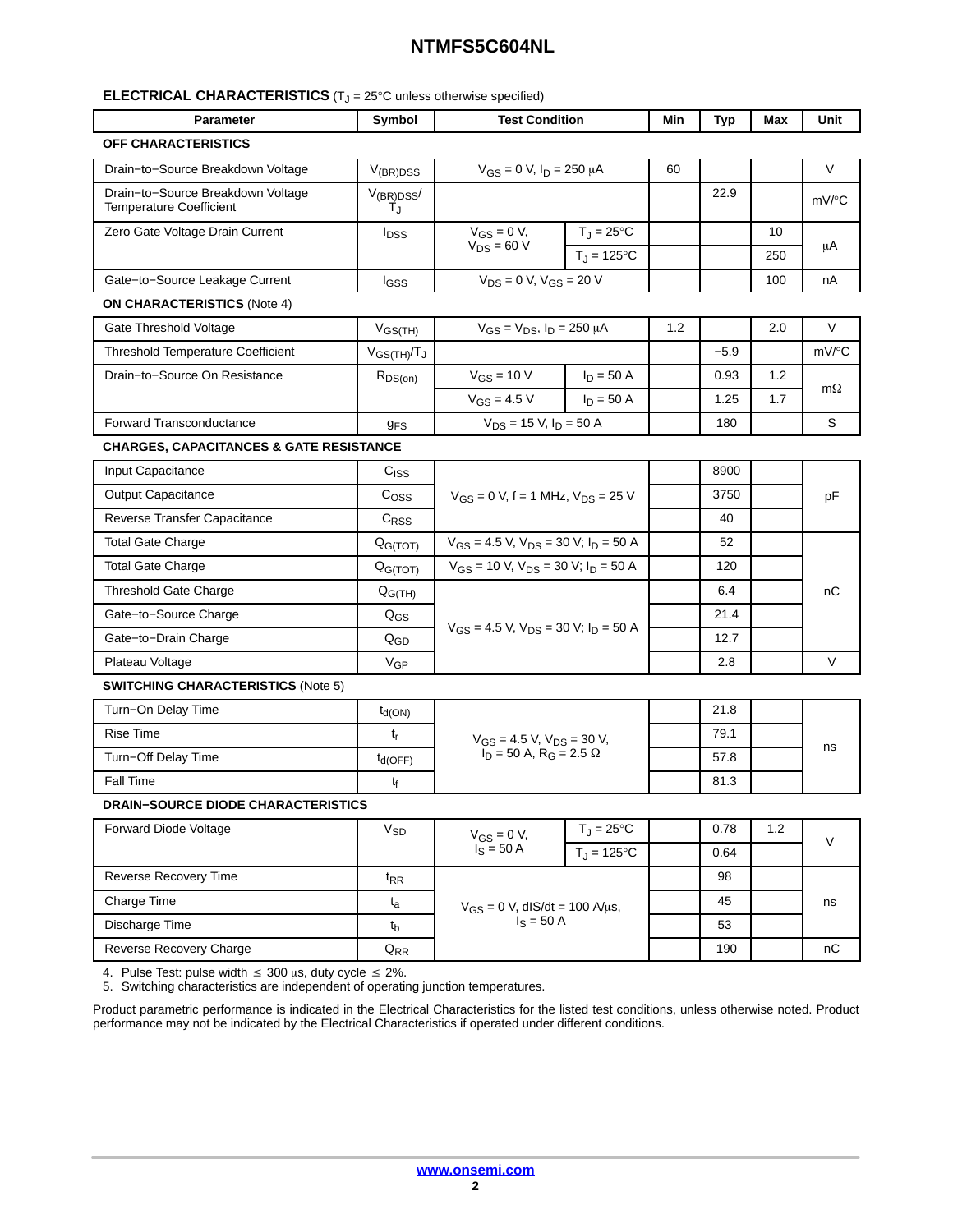#### **TYPICAL CHARACTERISTICS**

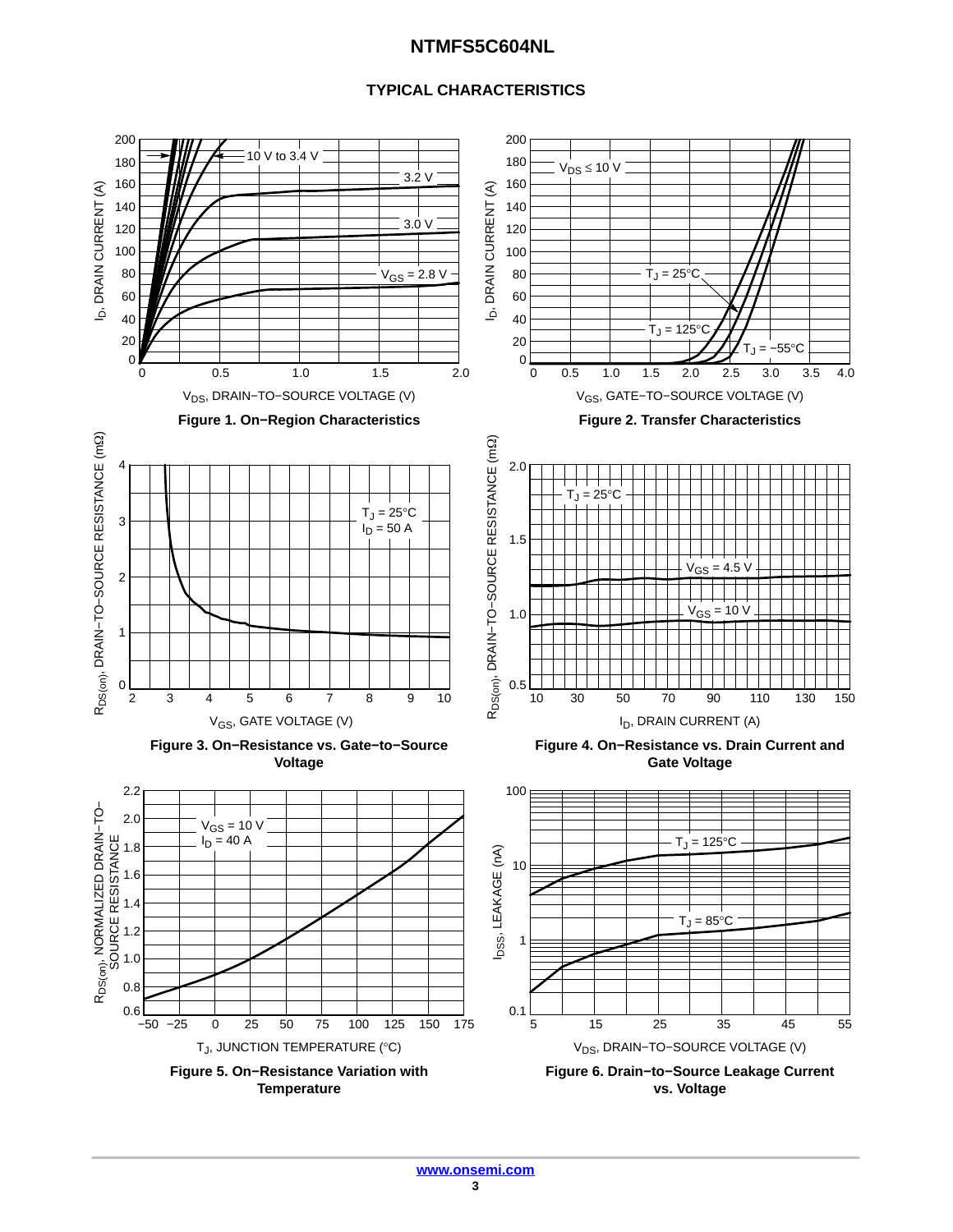#### **TYPICAL CHARACTERISTICS**

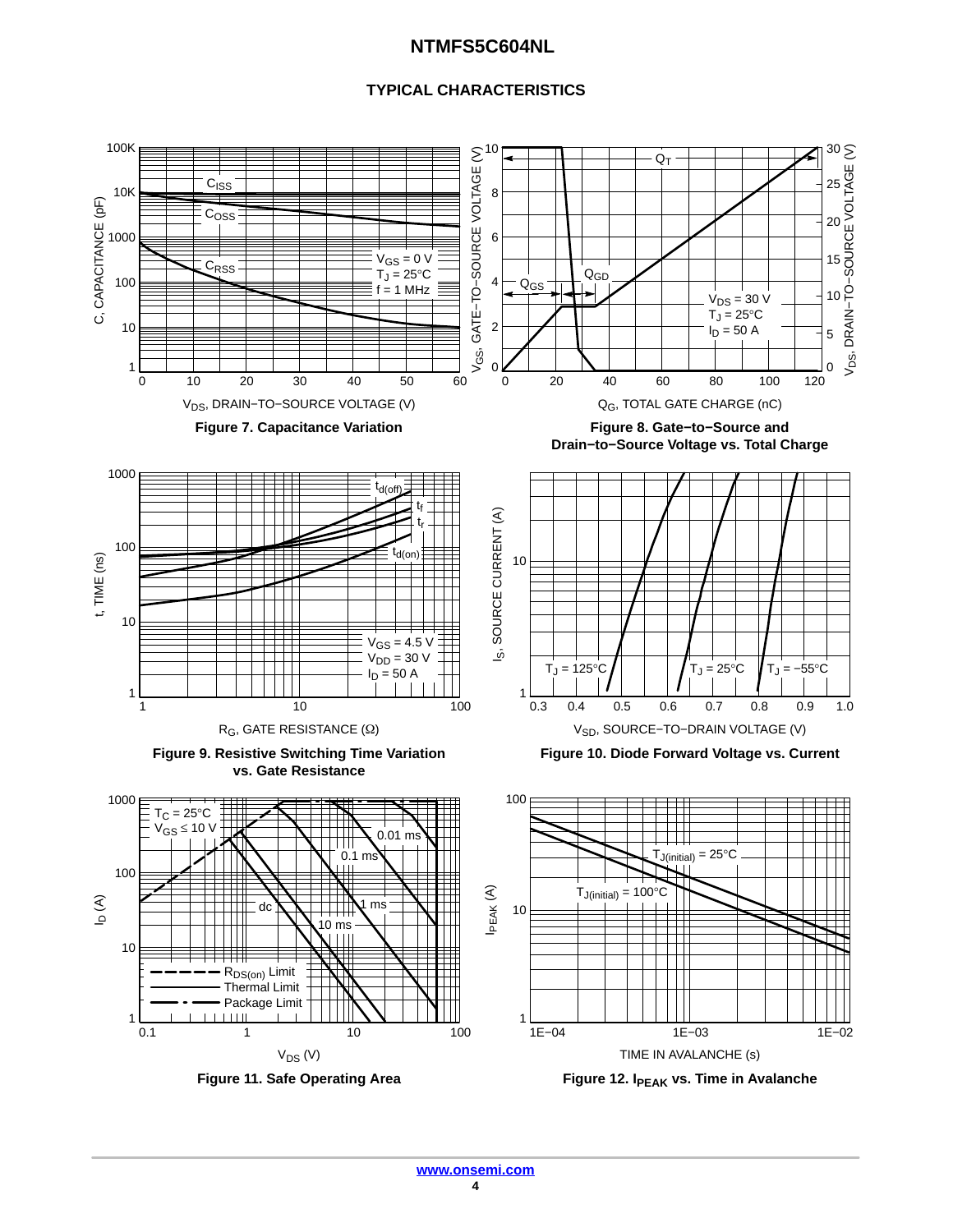<span id="page-4-0"></span>



#### **DEVICE ORDERING INFORMATION**

| <b>Device</b>   | <b>Marking</b> | Package                       | Shipping <sup><math>\dagger</math></sup> |
|-----------------|----------------|-------------------------------|------------------------------------------|
| NTMFS5C604NLT1G | 5C604L         | DFN <sub>5</sub><br>(Pb-Free) | 1500 / Tape & Reel                       |
| NTMFS5C604NLT3G | 5C604L         | DFN <sub>5</sub><br>(Pb-Free) | 5000 / Tape & Reel                       |

†For information on tape and reel specifications, including part orientation and tape sizes, please refer to our Tape and Reel Packaging Specifications Brochure, BRD8011/D.